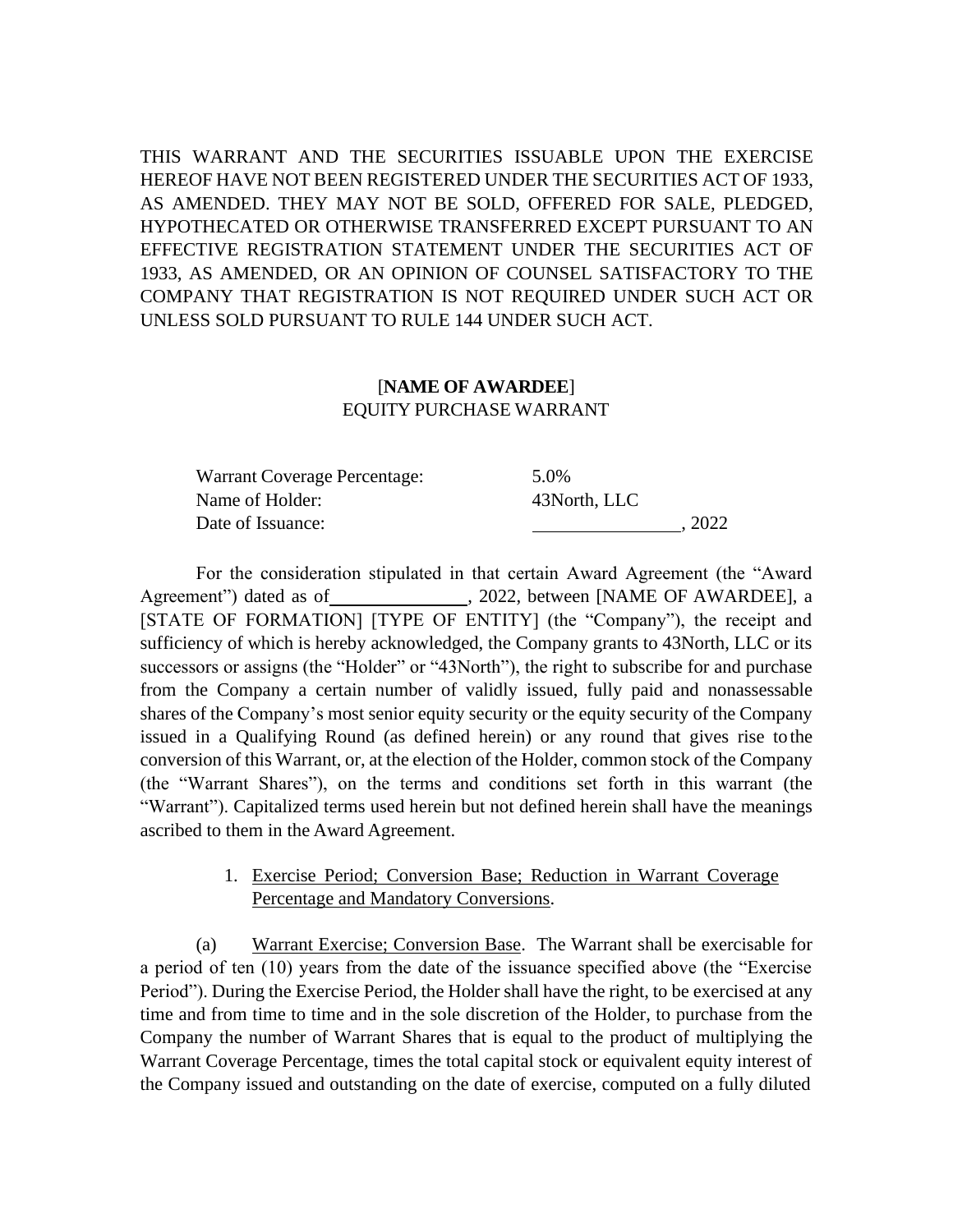basis (the "Company Equity"), assuming, among other things, that all Company Equity that could be issued pursuant to the terms of any other stock option plan, convertible security, or any other document or agreement that could result in the issuance of additional Company Equity have been issued (the "Conversion Base"). In the event that this Warrant is exercised in connection with an equity financing of the Company, the Conversion Base shall be determined as of the time of the closing of such equity financing.

(b) Mandatory Conversion. Notwithstanding the foregoing, the Company may compel exercise of this Warrant if the Company undertakes a "Qualified Round" of equity financing. For this purpose, a "Qualified Round" shall mean:

- (i) an equity financing in which the Company receives investment of ThreeMillion Dollars (\$3,000,000) or more which amount permits the Company to continue its operations for eighteen (18) months or more based upon reasonable projections of the Company's operating expenses for that period; and
- (ii) the Company's pre-money valuation for such equity financing is Ten Million Dollars (\$10,000,000) or more.

In the case of a Qualified Round, this Warrant will convert into the most senior class of equity security issued or to be issued by the Company at the closing of such Qualified Round. Exercise of this Warrant shall take place at the closing of a Qualified Round.

For clarity, a Qualified Round only includes equity financings and does not include a debt or convertible debt financing (or any other form of financing where no valuation of the Company is ascribed as part of the investment).

## 2. Exercise.

(a) Procedure. This Warrant may be exercised at the discretion of the Holder at any time by the completion of the exercise form attached hereto as Exhibit A and by the surrenderof this Warrant (properly endorsed) at the office of the Company (or at such other agencyor office of the Company in the United States as it may designate by notice in writing to the Holder to the address of the Holder appearing on the books of the Company) and by payment to the Company of One Hundred Dollars (\$100.00) (the "Warrant Price") for thenumber of Warrant Shares being issued. Upon exercise of this Warrant, certificate(s) or certificates for the Warrant Shares so purchased, registered in the name of the Holder, shall be delivered to the Holder within a reasonable time, not exceeding five (5) business days after the date of exercise. With respect to any such exercise, the Holder shall for all purposes be deemed to have become the holder of record of the number of shares of Stock evidenced by such certificate or certificates from the date on which this Warrant was surrendered and payment of the Warrant Price was made irrespective of the date of delivery of such certificate, except that, if the date of such surrender and payment is a date on which the stock transfer books of the Company are closed, the Holder shall be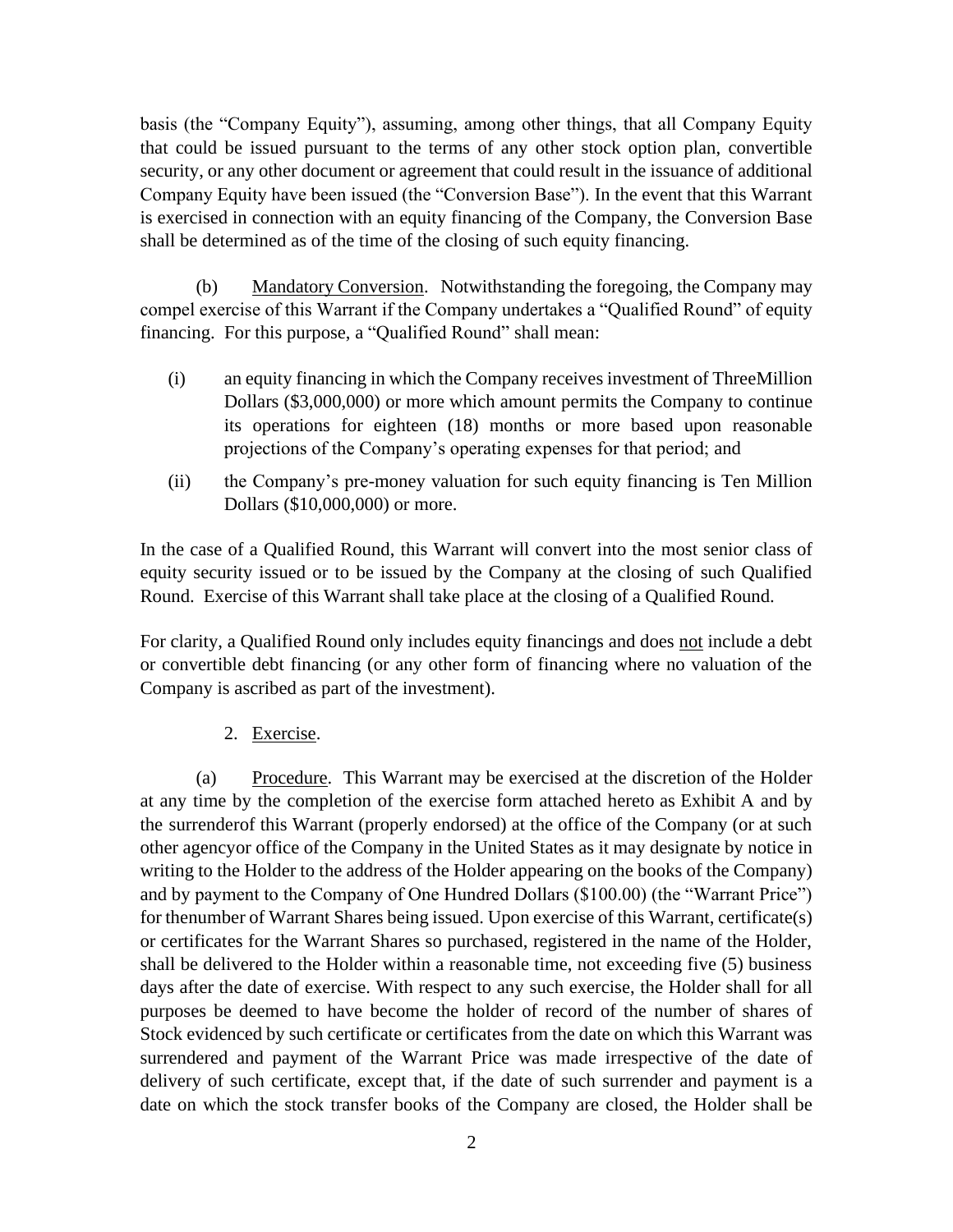deemed to have become the holder of such shares at the close of business on the next succeeding date on which the stock transfer books are open. No fractional shares shall be issued upon exercise of this Warrant. If any fractional interest in a share would, except for the provision of this Section 2, be delivered upon any such exercise, the Company in lieu of delivering the fractional share thereof, shall pay to the holder thereof an amount incash equal to the current market price of such fractional interest as determined in good faith by the Board of Directors of the Company.

(b) Issue Tax. The issuance of certificate(s) for the Warrant Shares upon exercise of this Warrant shall be made without charge to the Holder for any issuance tax in respect thereof, provided that the Company shall not be required to pay any tax which may be payable in respect of any transfer involved in the issuance and delivery of any certificate in a name other than that of the Holder.

(c) Closing of Books. The Company will at no time close its transfer books against the transfer of the shares of Company Equity issued or issuable upon the exercise of this Warrant in any manner which interferes with the timely exercise of this Warrant.

(d) Admission as a Member. If the Company is a limited liability company, the issuance of Warrant Shares shall be interpreted to mean the admission of the Holderas a member of the Company holding a 5% membership interest in the Company (as such percentage may be adjusted as provided herein) with all rights and privileges accorded to Members of the Company. If the Company is a limited liability company, by accepting this Warrant, the Holder agrees to execute a counterpart signature page to the Company's Operating Agreement, as amended, and Holder hereby agrees to be bound by all terms of the Operating Agreement, regardless of whether Holder actually executes and delivers such counterpart signature page.

## 3. Restrictions on Transfer; Restrictive Legends.

(a) Except as otherwise permitted by this Section 3, in the event the Warrant Shares are certificated the certificate evidencing the Warrant Shares issued upon the exercise of this Warrant shall be stamped or otherwise imprinted with a legend in substantially the following form:

> THESE SECURITIES HAVE NOT BEEN REGISTERED UNDER THE SECURITIES ACT OF 1933, AS AMENDED. THEY MAY NOT BE SOLD, OFFERED FOR SALE, PLEDGED, HYPOTHECATED OR OTHERWISE TRANSFERRED EXCEPT PURSUANT TO AN EFFECTIVE REGISTRATION STATEMENT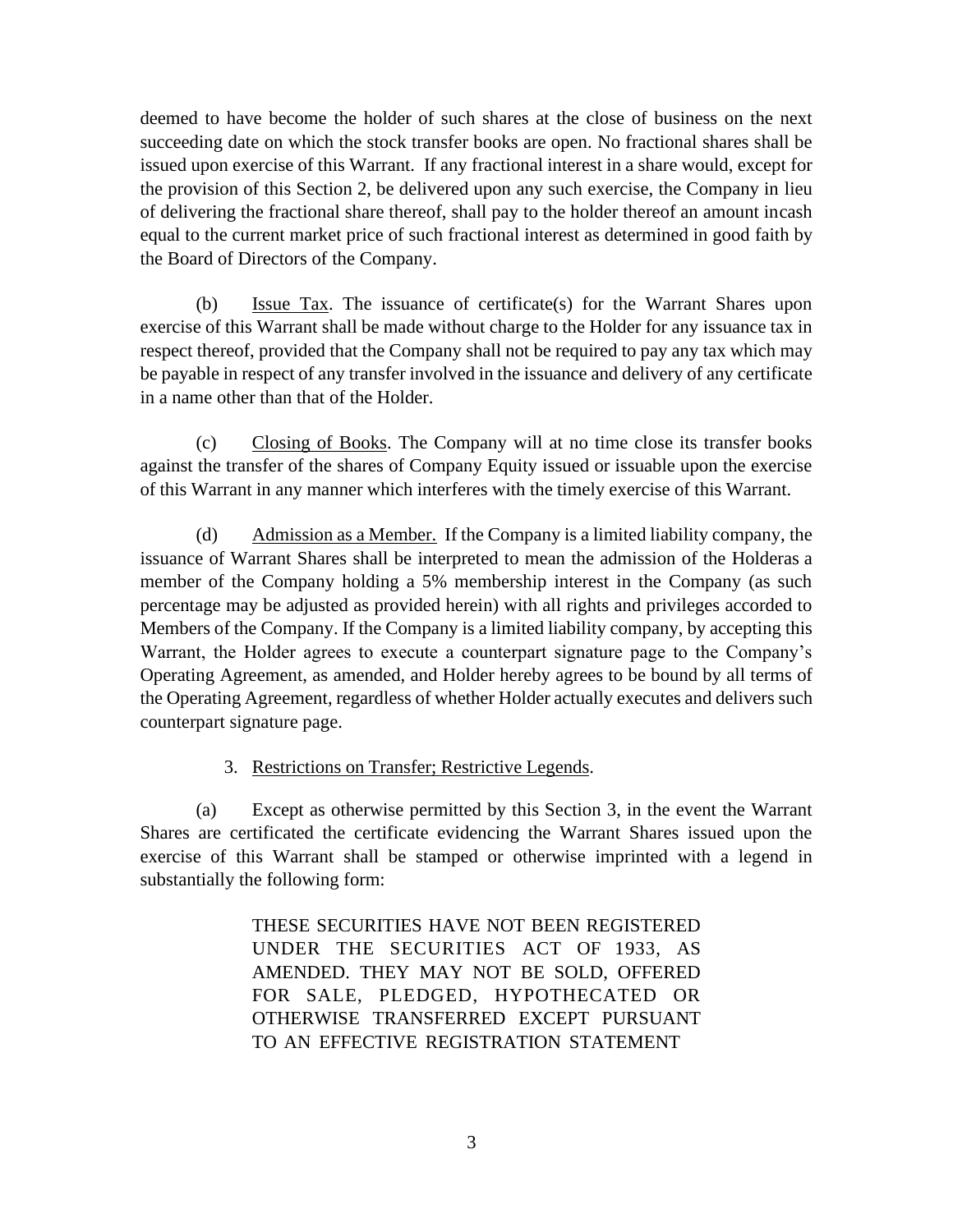UNDER THE SECURITIES ACT OF 1933, AS AMENDED, OR AN OPINION OF COUNSEL SATISFACTORY TO THE COMPANY THAT REGISTRATION IS NOT REQUIRED UNDER SUCH ACT OR UNLESS SOLD PURSUANT TO RULE 144 UNDER SUCH ACT. THE SECURITIES ARE ALSO SUBJECT TO TRANSFER RESTRICTIONS AS SET FORTH IN THE COMPANY'S OPERATING AGREEMENT OR SHAREHOLDERS AGREEMENT, AS THE CASE MAY BE.

(b) Notwithstanding the foregoing, the Holder may require the Company to issue a Warrant or a certificate evidencing the Warrant Shares, in each case without a legend, if either (i) such Warrant or such Warrant Shares, as the case may be, have been registered for resale under the Securities Act of 1933, as amended or (ii) the Holder has delivered to the Company an opinion of legal counsel, which opinion shall be addressed to the Company and be reasonably satisfactory in form and substance to the Company's counsel, to the effect that such registration is not required with respect to such Warrant or such Warrant Shares, as the case may be.

## 4. Representations and Covenants of the Company.

The Company hereby represents and agrees as follows:

(a) Authorization. The Warrant Shares issued upon the exercise of thisWarrant will, upon payment of the Exercise Price and issuance, be duly authorized, validly issued, fully paid and nonassessable, not subject to any preemptive rights, andfree from all taxes, liens, security interests, charges and other encumbrances with respect to the issue thereof, other than taxes with respect to any transfer occurring contemporaneously with such issue.

(b) Reservation of Shares. During the period within which this Warrant may be exercised, the Company will at all times have authorized and reserved, and keep available free from preemptive rights, a sufficient number of shares of Company Equityto provide for the exercise of the rights represented by this Warrant.

(c) Notice Requirements for Certain Events. If the Company proposes at any time (i) to declare any dividend or distribution upon any class or series of the Company Equity, whether in cash, property, stock, or other securities and whether or not a regular cash dividend; (ii) to effect any reclassification or recapitalization of the CompanyEquity; (iii) to merge or consolidate with or into any other business entity, or sell, lease, license, or convey all or substantially all of its assets, or to liquidate, dissolve or wind up;

(iv) offer holders of registration rights the opportunity to participate in an underwritten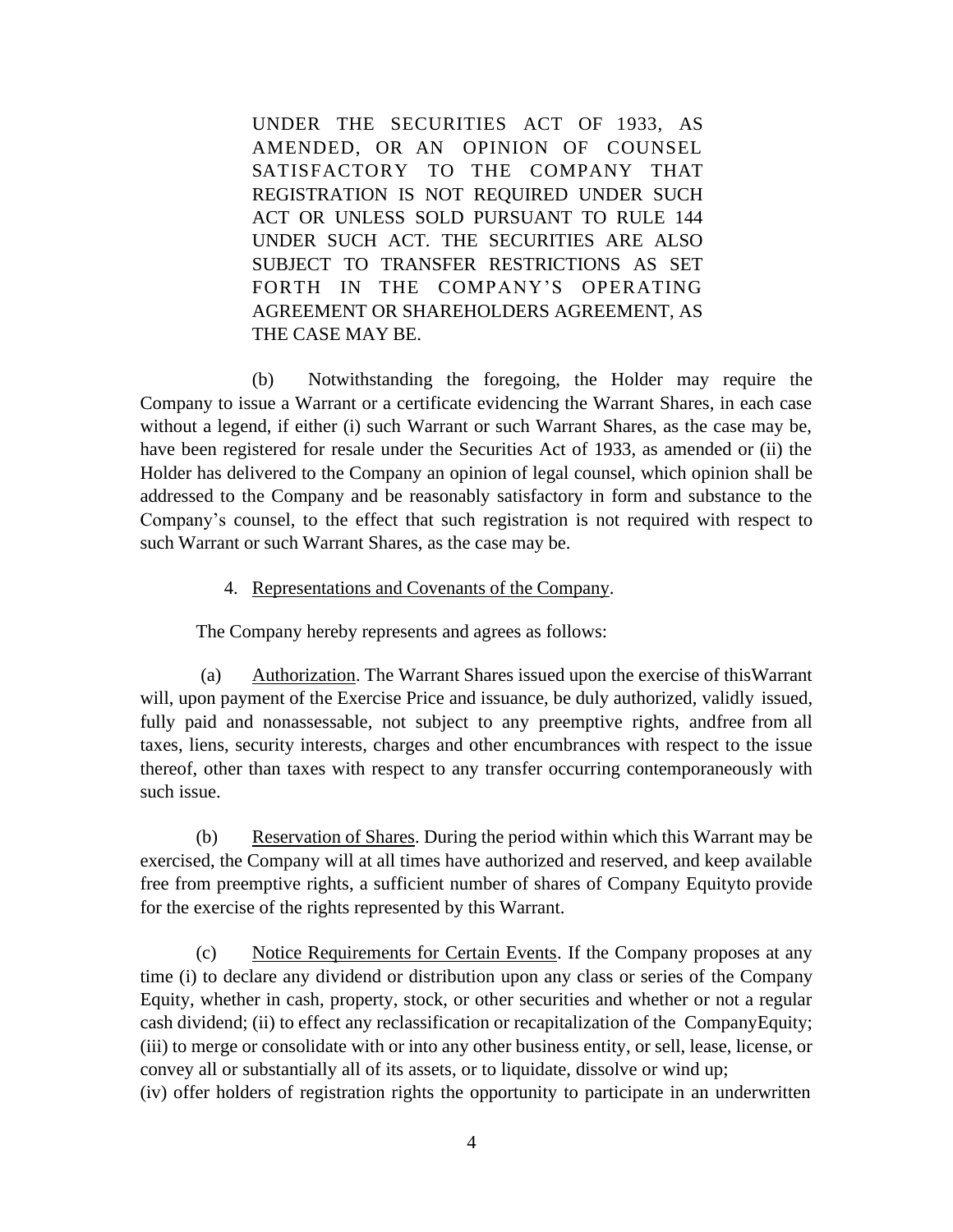public offering of the company's securities for cash or (v) or if there is to be a Change of Control (as defined below), then, in connection with each such event, the Company shall give Holder (1) at least 20 days prior written notice of the date on which a record will be taken for such dividend, distribution, or subscription rights (and specifying the date on which the holders of common stock will be entitled thereto) or for determining rights to vote, if any, in respect of the matters referred to in (ii) and (iii) above; (2) in the case of the matters referred to in (ii), (iii) and (v) above at least 20 days prior written notice of the date when the same will take place; and (3) in the case of the matter referred to in (iv) above, the same notice as is given to the holders of such registration rights;

For purposes hereof, a Change of Control" means (i) a transaction or series of related transactions in which any "person" or "group" (within the meaning of Section 13(d) and 14(d) of the Securities Exchange Act of 1934, as amended), becomes the "beneficial owner" (as defined in Rule 13d-3 under the Securities Exchange Act of 1934, as amended), directly or indirectly, of more than 50% of the outstanding voting securities of the Company having the right to vote for the election of members of the Company's board of directors, (ii) any reorganization, merger or consolidation of the Company, otherthan a transaction or series of related transactions in which the holders of the voting securities of the Company outstanding immediately prior to such transaction or series of related transactions retain, immediately after such transaction or series of related transactions, at least a majority of the total voting power represented by the outstanding voting securities of the Company or such other surviving or resulting entity, (iii) a sale, lease, license or other disposition of all or substantially all of the assets of the Companyor (iv) any public offering of stock.

(d) Notice of Adjustment to Conversion Base. Upon any adjustment of the Conversion Base, then the Company shall give written notice thereof, by delivery in person or certified or registered mail, return receipt requested, or by confirmed facsimile or email, addressed to the Holder at the address of Holder as shown on the books of the Company, which notice shall state the Conversion Base resulting from such adjustment, setting forth in reasonable detail the method upon which such calculation is based; and

(e) Notices to Shareholders. So long as the Holder holds this Warrant and/or any of the Warrant Shares, the Company shall deliver to the Holder promptly after mailing, copies of all notices or other written communications to the shareholders or members of the Company, as applicable.

## 5. Loss or Destruction of Warrant.

Subject to the terms and conditions hereof, upon receipt by the Company of evidence reasonably satisfactory to it of the loss, theft, destruction or mutilation of this Warrant and, in the case of loss, theft or destruction, of such bond or indemnification as the Company may reasonably require, and, in the case of such mutilation, upon surrender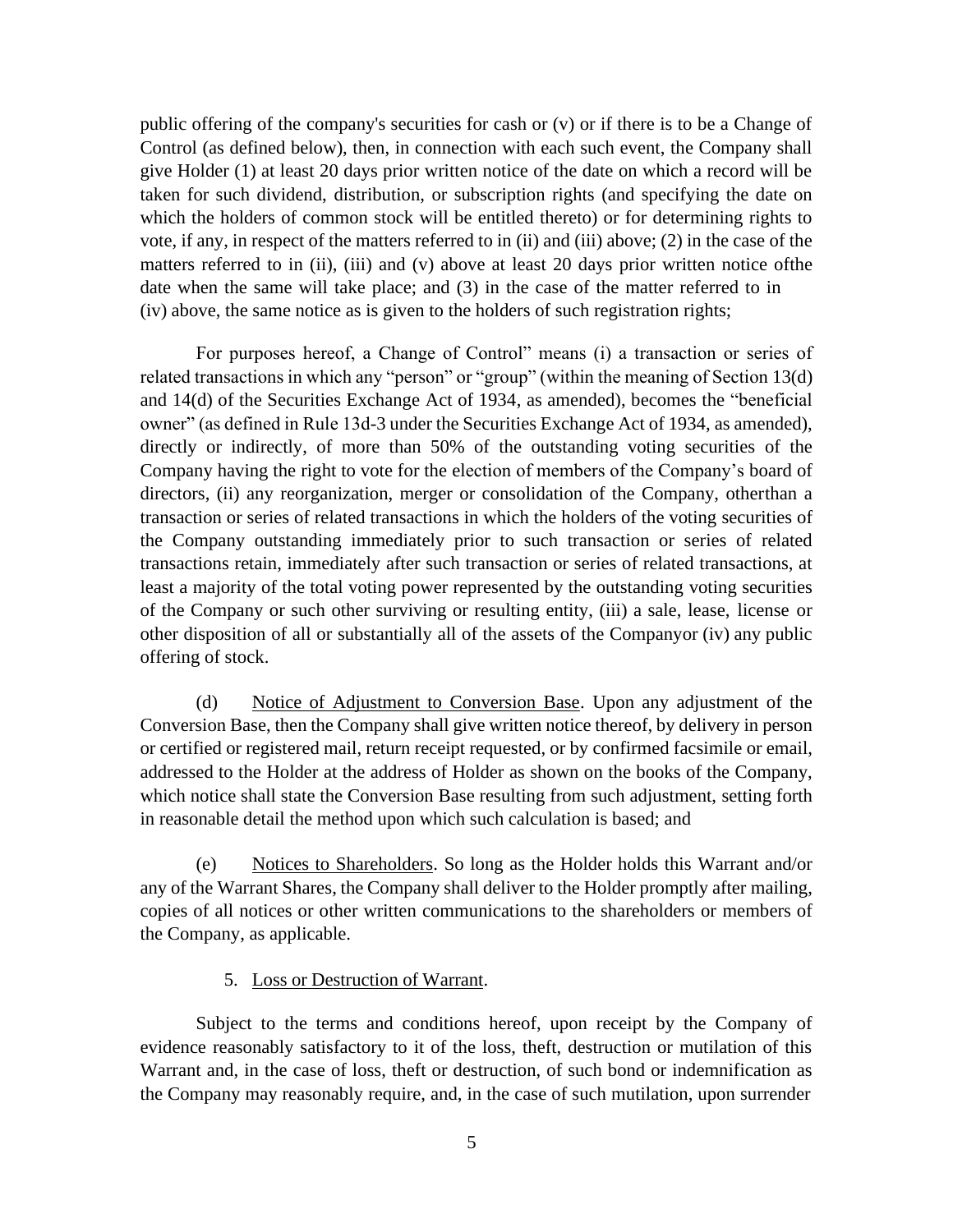and cancellation of this Warrant, the Company will execute and deliver a new Warrant of like tenor.

## 6. Registration Rights.

If the Company proposes to register any of its equity securities under the Securities Act of 1933, as amended (the "Securities Act") for sale to the public for cash orfor the account of security holders, (including by reason of a piggyback registration for such security holders) on each such occasion the Company will give written notice to the Holder of this Warrant, no less than fifteen (15) business days prior to the anticipated filing date, of its intention to do so. Upon the written request of the Holder of this Warrant to register any or all Warrant Shares underlying this Warrant ("registrablesecurities"), the Company will cause the registrable securities as to which registration shall have been so requested to be included in the securities to be covered by theRegistration Statement proposed to be filed by the Company, all to the extent requisite to permit the sale or other disposition by the holder of such registerable securities. This Section and the piggyback registration rights afforded to the Holder shall not apply to anyregistration by the Company on Form S-8 pursuant to which only shares of commonstock are registered. In the event Holder exercises its piggyback registration rights hereunder, the Holder shall provide the Company with such information concerning the holder as is required to register the re-sale of the Holder's shares using the SEC form chosen by the Company. Notwithstanding the foregoing, the number of registrable securities that may be included in any registration statement may be limited to such number as the managing underwriter for such public offering or the Company reasonably believes will not adversely affect the public offering or the price per Share to theCompany in such public offering.

## 7. No Rights or Liabilities as Stockholder.

Nothing contained in this Warrant shall be determined as conferring upon the Holder any rights as a stockholder of the Company or as imposing any liabilities on the Holder to purchase any securities whether such liabilities are asserted by the Company or by creditors or stockholders of the Company or otherwise. Prior to exercise of this Warrant, and except as otherwise provided in this Warrant or the Award Agreement, the Holder shall not be entitled to any rights of a stockholder with respect to the Company Equity.

## 8. Miscellaneous.

(a) Fees and Expenses of Counsel. The Company shall pay the reasonable fees and expenses of counsel to 43North in connection with any transaction or other matter requiring the involvement of 43North's legal counsel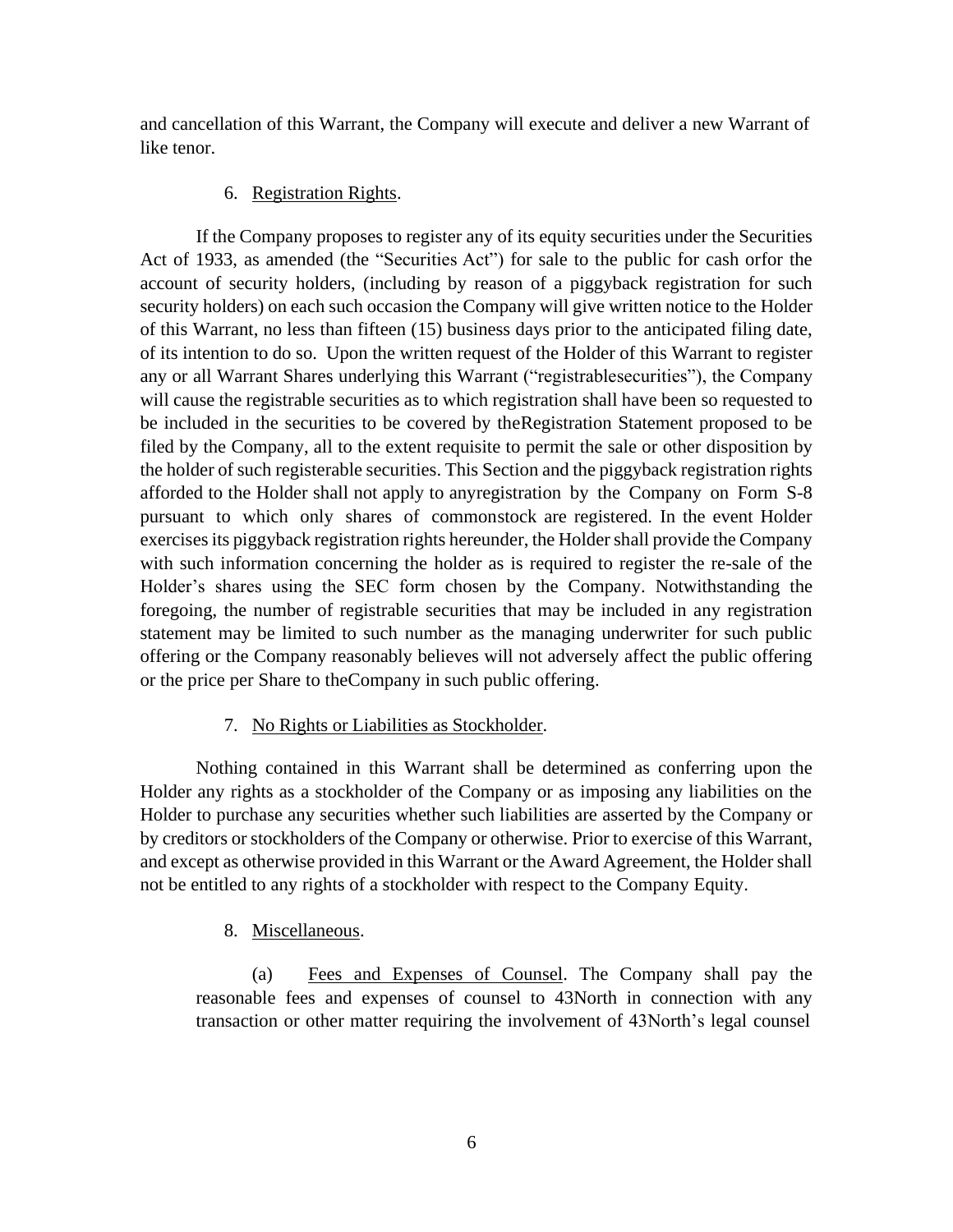or other outside professionals. In connection with any transaction, such fees and expenses shall be paid by the Company at closing of the transaction.

(b) Entire Agreement. This Warrant and the Award Agreement constitute the entire agreement between the Company and the Holder with respect to the Warrants. No modification or amendment of this Warrant shall be valid unless in writing signed by both the Company and the Warrant Holder.

(c) Binding Effect; Benefits. This Warrant shall inure to the benefit of and shall be binding upon the Company and the Holder and their respective heirs, legal representatives, successors and assigns. Nothing in this Warrant, expressed or implied, is intended to or shall confer on any person other than the Company and the Holder, or their respective heirs, legal representatives, successors or assigns, any rights, remedies, obligations or liabilities under or by reason of this Warrant.

(d) Section and Other Headings. The section and other headings contained in this Warrant are for reference purposes only and shall not be deemed to be a part of this Warrant or to affect the meaning or interpretation of this Warrant.

(e) Pronouns. All pronouns and any variations thereof refer to the masculine, feminine or neuter, singular or plural, as the context may require.

(f) Further Assurances. Each of the Company and the Holder shall do and perform all such further acts and things and execute and deliver all such other certificates, instruments and documents as the Company or the Holder may, at any time and from time to time, reasonably request in connection with the performance of any of the provisions of this Agreement.

(g) Separability. Any term or provision of this Warrant which is invalid or unenforceable in any jurisdiction shall, as to such jurisdiction, be ineffective to the extent of such invalidity or unenforceability without rendering invalid or unenforceable the terms and provisions of this Warrant or affecting the validity orenforceability of any of the terms or provisions of this Warrant in any other jurisdiction.

(h) Assignment. This Warrant, together with any rights that accrue to its Holders following exercise of this Warrant, may be assigned by 43North to 43North Foundation Inc. which is deemed to be a permitted assignee. Attached hereto as Exhibit B is a form of Assignment that may be used to effect such assignment. In the event that 43North elects to exercise any follow-on investment rights that it may acquire in connection with this Warrant or securities issued pursuant to the exercise of this Warrant (including preemptive rights to acquire equity securities of the Company), 43North Foundation Inc, at the request of 43North or as the holder of this Warrant or anysecurities issued upon conversion or exercise of this Warrant, may fund such follow-on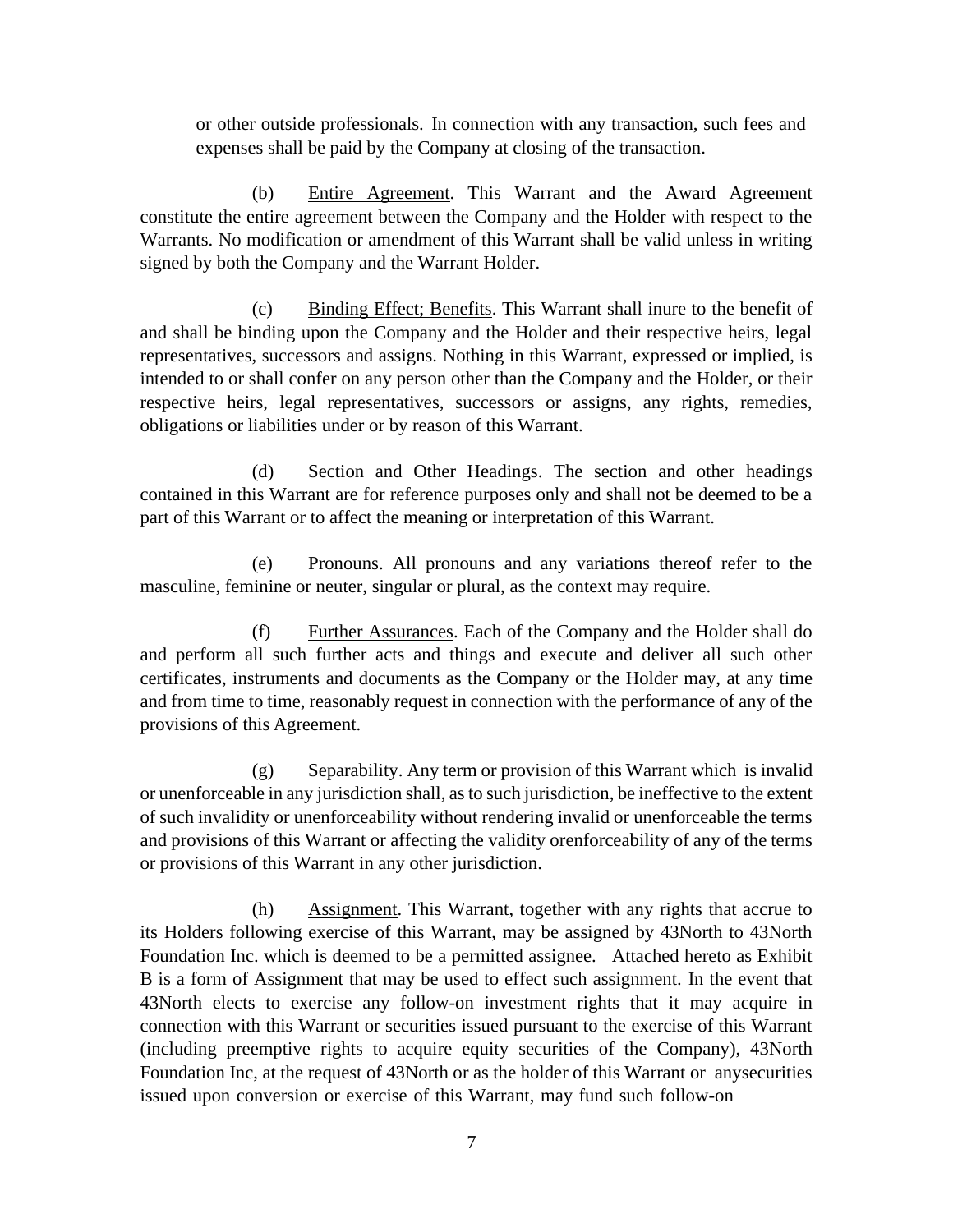investment. 43North shall have the right to designate 43North Foundation Inc. as the party to receive any securities issued upon conversion or exercise of this Warrant. All of the foregoing is agreed and consented to by the Company as of the date hereof.

(i) Governing Law. This Warrant shall be deemed to be a contract made under the laws of New York and for all purposes shall be governed by and construed and enforced in accordance with the laws of such state applicable to such agreements made and to be performed entirely within such state, exclusive of conflicts of law principles that would apply the law of another jurisdiction.

## [SIGNATURE PAGE FOLLOWS]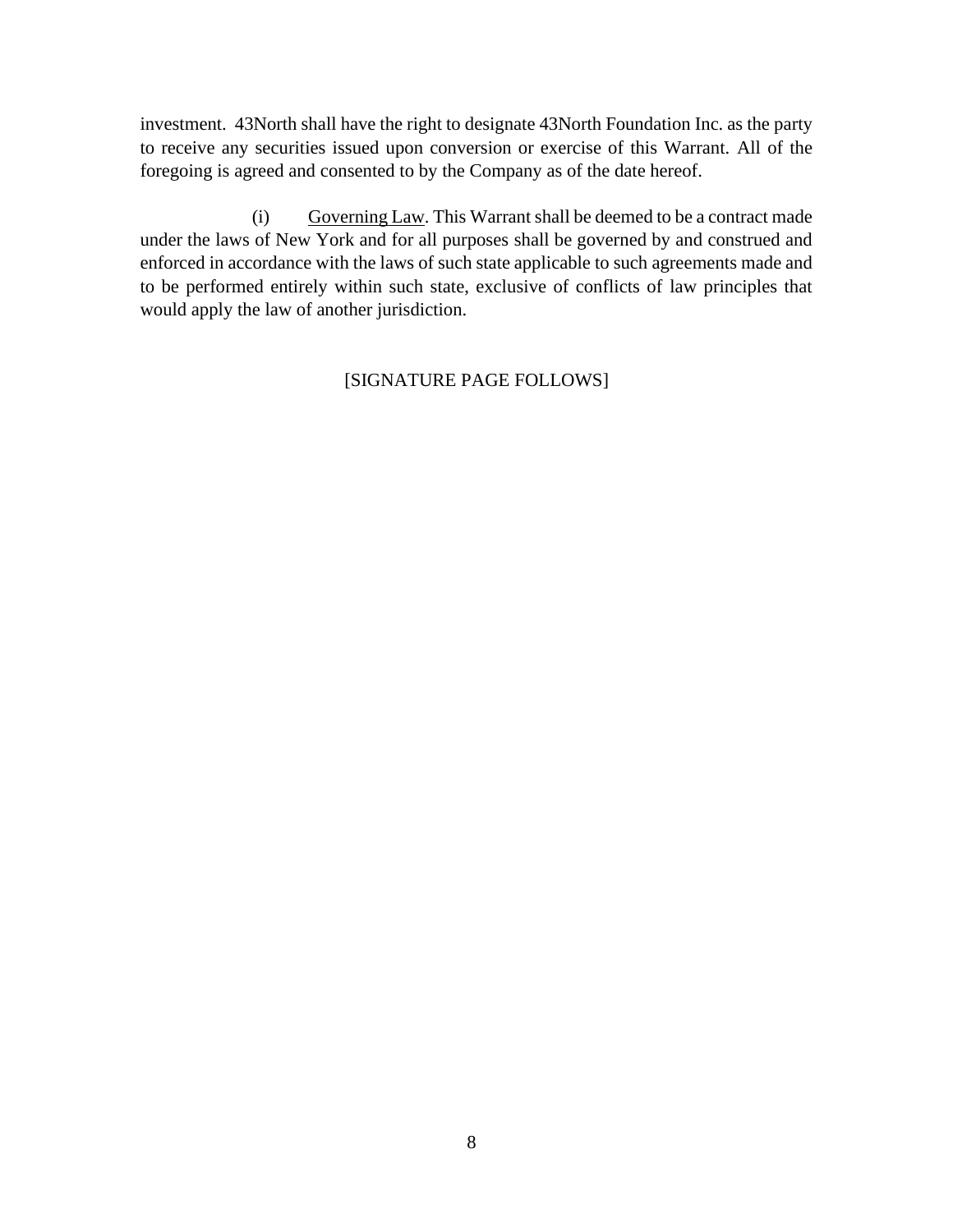IN WITNESS WHEREOF, the parties have executed this Agreement as of the date above written.

[NAME OF AWARDEE]

By:

Name, Title

# ACKNOWLEDGED AND AGREED:

HOLDER

43NORTH, LLC

By: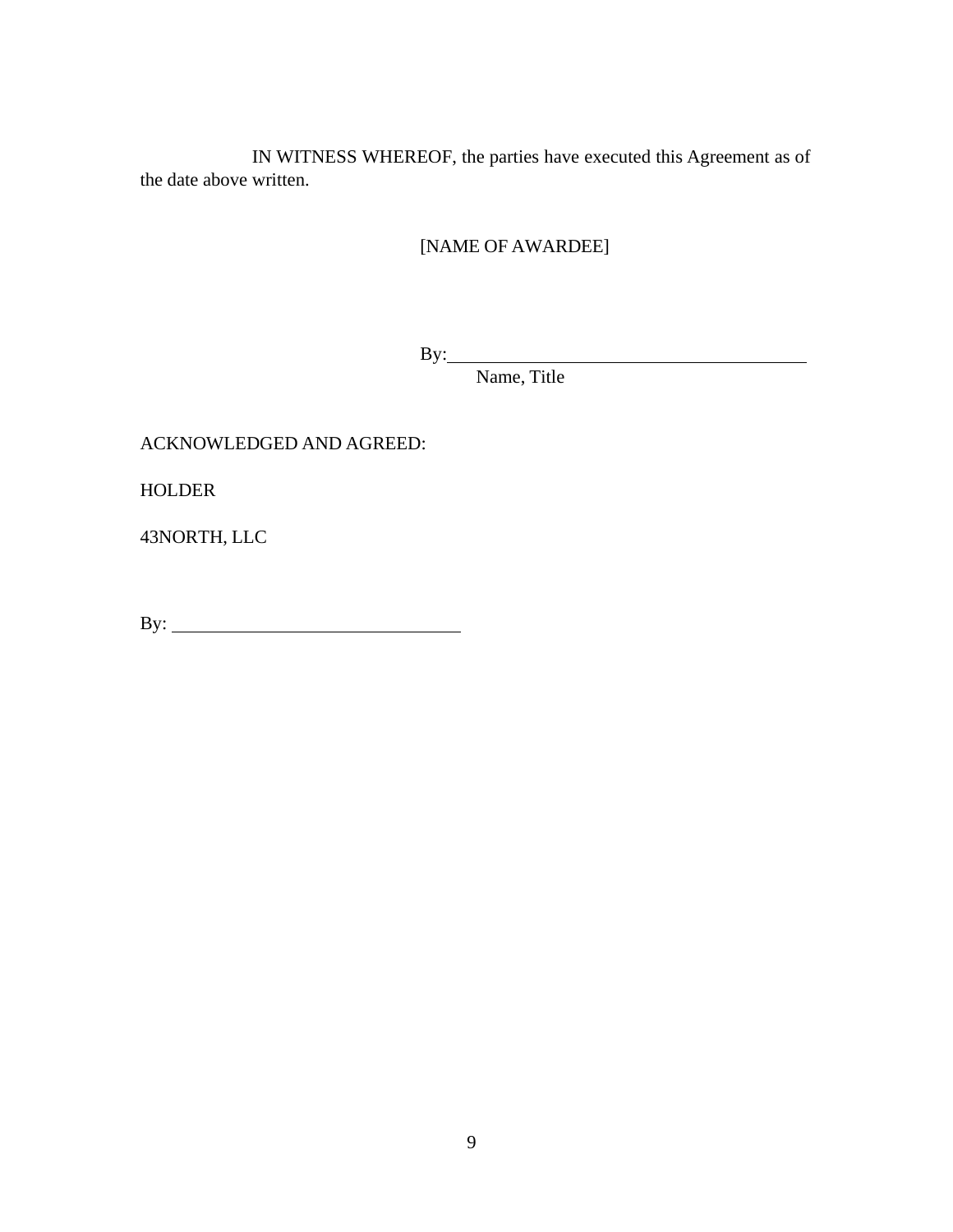## **EXHIBIT A**

## **NOTICE OF CONVERSION**

(To be executed upon exercise of this Warrant)

#### **[COMPANY NAME]**

Attention: Corporate Secretary

The undersigned hereby elects to purchase, pursuant to the provisions of the Warrant, as follows:

shares of stock/membership interests pursuant to the terms of the attached Warrant, and tenders herewith payment in cash of the Exercise Price of such shares of Common Stock/Membership Interests in full, together with all applicable transfer taxes, if any.

#### 43NORTH, LLC

Date: <u>By: By:</u>

Address:

Name in which shares should be registered: